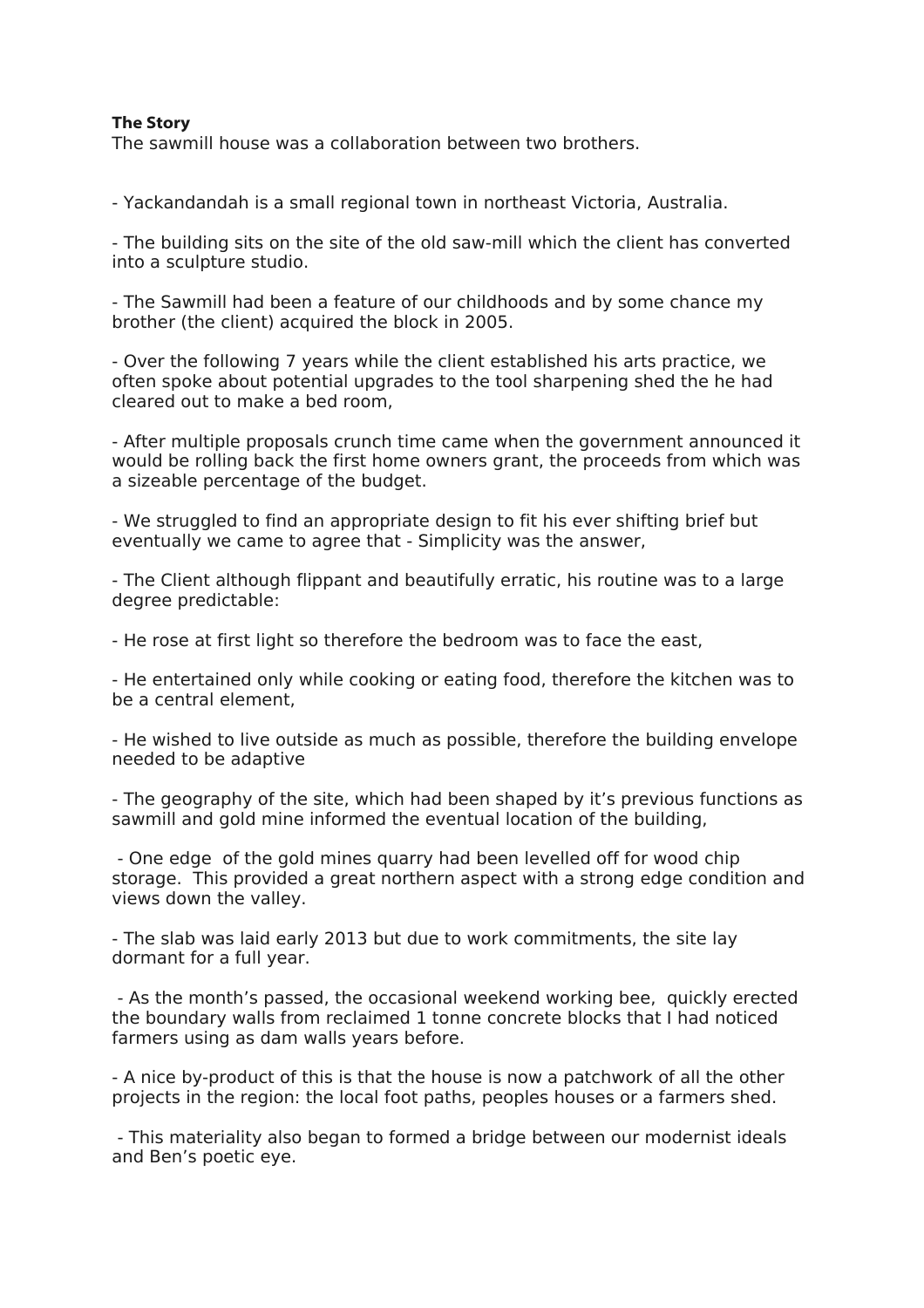- We decided to work with minimal documentation and let the design evolve as a conversation, we used the house as a tool, One to teach and learn from one another

- The clients skill set allowed us fabricated all of the steel work on site, and having a close relationship to the engineer we had the flexibility to develop the design and make changes on the fly.

- One afternoon, standing in the kitchen I mentioned that the view would be much better if the column was removed.

- Before I knew it the client had sent an email from his phone and the next morning we had a sketch from the engineer showing how it could be achieved,

- The following morning the column was removed and we had an uninterrupted view over the old quarry.

- This approach was used again when debating how best to make a louvered veranda, when we decided the entire veranda should slide away into the courtyard.

- Again when discussing which section of the northern facade should be operable we settled on moving the whole element as one 9 meter piece.

- This approach was also applied to the bedroom with the used of a 1 tonne gate hinge a 3 x 4 meter glazed pivot door was designed and built on the slab in a day.

- The client often sleeps with this door open as the courtyard is just stunning in the mornings.

- Timber for the project was sourced locally, we spent a few days sorting through packs of rough sawn red stringy that would eventually become the ceiling, floor and walls of the house.

- The timber is just beautiful to work with and we had great support from the local supplier who fell and milled the timber just up the road from the site.

- When it came to lining of the joinery wall that runs the length of the dwelling, We all felt it required something a special.

- After some experimentation we all agreed that a thin patinaed brass sheet would provide a beautiful glow and add texture to the space while referencing the precious metals that were extracted from the site when it was a gold mine.

- Originally conceived as a home for a bachelor the design of the dwelling had to adapt as the circumstances of the clients life dramatically changed during the course of construction. The birth of a baby not only hurried progress, but also pushed child friendly design changes to be made.

- The 9 metre long sliding door completely opens the main living space to the deck and view beyond. This door was made from an old Red wood tree that once stood in the play-ground of the local boy's school, and the brass rolling hardware was hand turned by an old family friend.